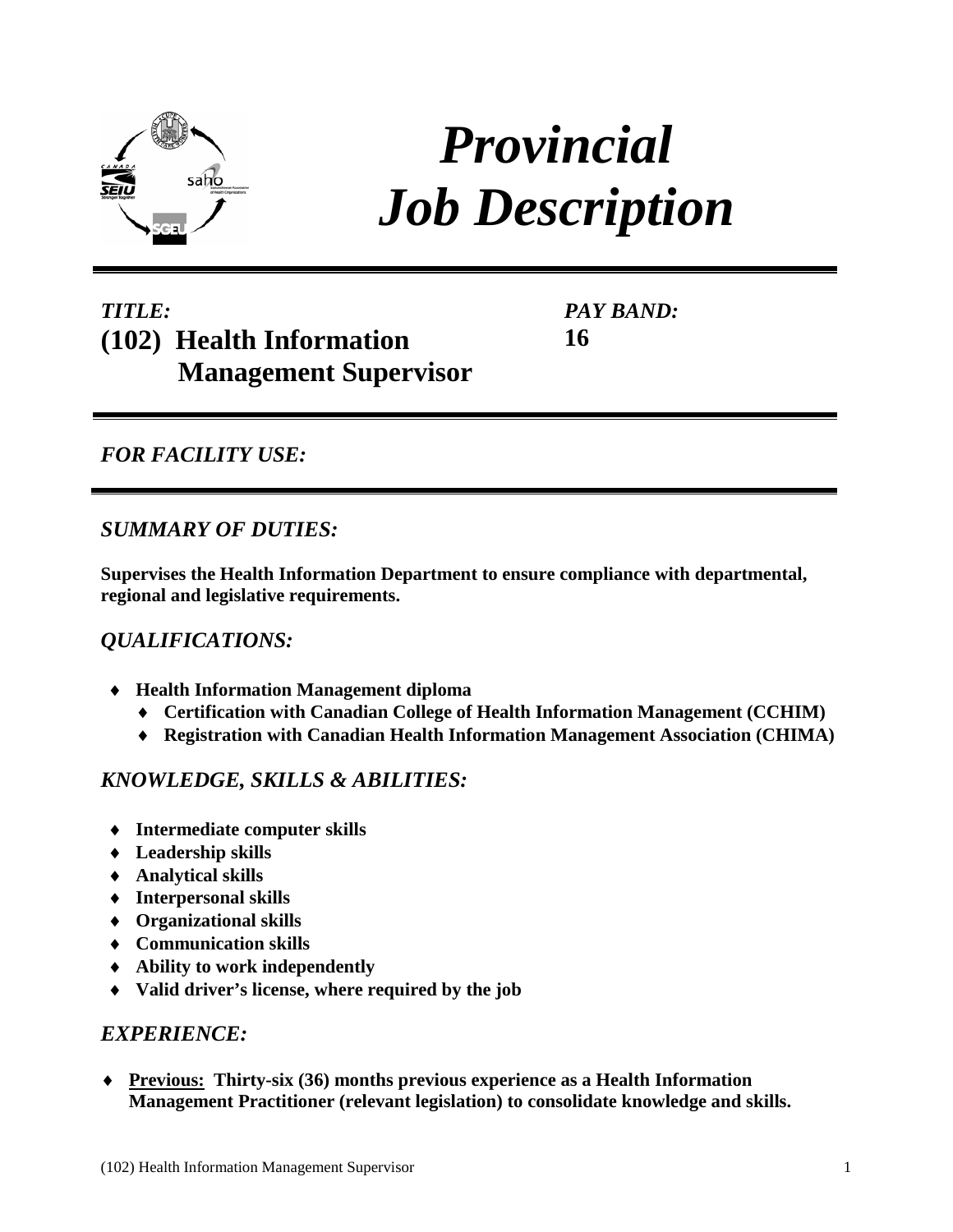## *KEY ACTIVITIES:*

#### **A. Administration / Supervision**

- ♦ **Supervises the Health Information Department and schedules staff.**
- ♦ **Provides technical support for the Health Information Management System.**
- ♦ **Coordinates vacation/leave/overtime requests.**
- ♦ **Approves payroll time sheets, submits to payroll.**
- ♦ **Provides input into hiring and assists with performance appraisals and performance reviews.**
- ♦ **Identifies training needs/develops training programs/conducts staff development sessions.**
- ♦ **Provides input into capital and operating budgets.**
- ♦ **Assists with development of vision/goals/objectives.**
- ♦ **Assists with the development of policies and procedures.**
- ♦ **Develops and implements new business processes to improve efficiency and coordination of services.**
- ♦ **Develops/prepares business cases regarding staffing enhancements and proposals, capital purchases and space planning.**

#### **B. Health Records Coordination**

- ♦ **Ensures that coding and abstracting of clinical data is completed according to guidelines (e.g., Canadian Institute of Health Information [CIHI]) and department/facility/regional practices.**
- ♦ **Data quality checks are performed to ensure national, provincial and regional coding standards are met.**
- ♦ **Conducts various Quality Assurance edits to ensure data integrity, quality of documentation and clinical efficiency (cost effectiveness of services rendered) have been achieved.**
- ♦ **Responds to written and verbal requests for release of information in accordance with region policies and national/provincial legislation, (e.g., Health Information Protection Act [HIPA], Mental Health Services Act [MHSA]).**
- ♦ **Maintains confidentiality and security of health information.**
- ♦ **Performs data analysis and compiles statistical reports.**
- ♦ **Evaluates new technology/equipment and arranges maintenance.**
- ♦ **Provides reports for management regarding workflow.**
- ♦ **Conducts and/or facilitates process reviews to assess or evaluate established programs or procedures.**
- ♦ **Conducts Quality Assurance and Quality Control procedures/audits (e.g., medical charts).**
- ♦ **Approves clinical record forms to ensure standardization.**
- ♦ **Consults with hospital solicitor, Medical Affairs or director when dealing with non-routine medico-legal requests for personal patient information.**
- ♦ **Ensures coding of diagnostic and procedural information for reciprocal billing services.**